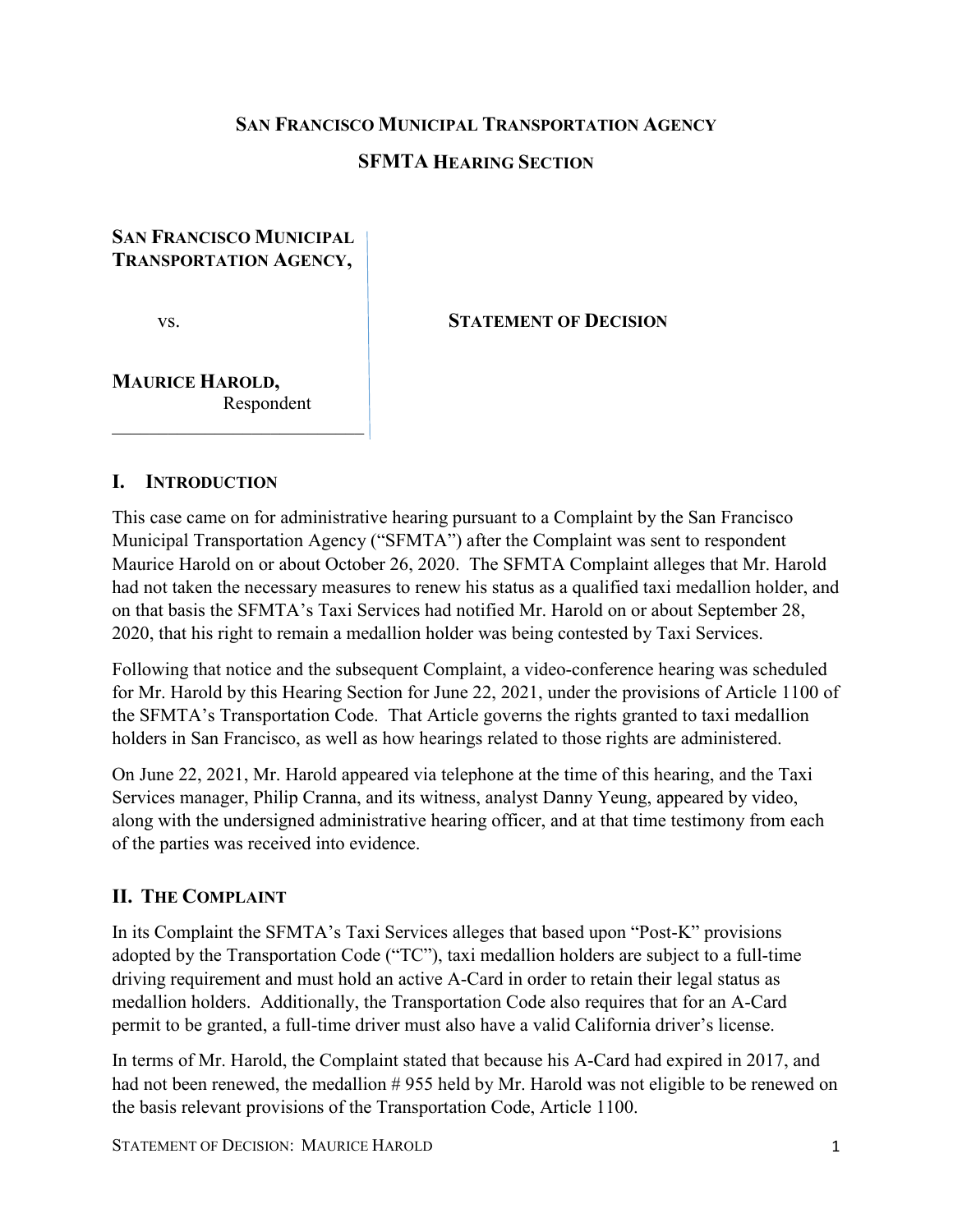The Taxi Services Complaint also noted that under the provisions of Article  $1109(c)(3)$  of the Transportation Code, a person applying for a permit must declare under penalty of perjury their intention actively and personally to engage as a permittee driver. (SFMTA Complaint, at 2.) In Mr. Harold's case, that declaration, often referred to as a driver's 'sworn statement,' had not been currently executed.

# **III. APPLICABLE LAW**

Under the provisions of Article 1100 of the Transportation Code, the following statutory authority forms the relevant basis for this decision, including the Transportation Code's definitions of "A-Card," "Medallion Holder," "Notice of Nonrenewal," and "Permit Holder."

Also relevant to this case are these Article 1100 provisions:

- TC  $$1103(c)(2)(C)$ , regarding driver qualifications
- TC  $\S1103(c)(3)$ , regarding the lapse of active permit status
- TC  $$1105(a)(1)$ , regarding permits required
- TC  $$1105(a)(3)$ , regarding permits as privilege, not property of the driver
- TC  $\S1105(a)(5)(A)$ , regarding the duration of permits
- TC  $$1105(a)(6)$ , involving compliance with laws and regulations
- TC §1109(a)(1), re required affiliation with Color Scheme
- TC  $§1109(c)(1)$ , regarding the full-time driving requirement
- TC §1109(e)(1)(A), involving various aspects of medallion operation
- TC §1116, covering surrender of medallions for consideration.

# **IV. TESTIMONY**

## **A. SFMTA Testimony and Evidence Presented: Danny Yeung:**

Danny Yeung, an administrative analyst in the SFMTA's Taxi Services, testified to the preservation and reliability of the exhibits offered by Taxi Services at the hearing. The exhibits included a driver profile of Mr. Harold (Exh. A), the Division's Notice of Nonrenewal (Exh. B), and the written statement of Maurice Harold, dated October 21, 2020, requesting an administrative hearing (Exh. C). Mr. Yeung stated that the evidence of record established that Mr. Harold's A-Card had expired in approximately May of 2017, and had not been renewed since that time.

## **B. Maurice Harold:**

Mr. Harold testified that he continues to be a resident, living in Sonoma, California, and that he has been disabled due to conditions in his back and legs, and that currently he is not physically capable of driving a taxi cab on a full-time basis.

Mr. Harold testified that he that his medallion (# 955) had been used by Yellow Cab Company, as a basis for other taxi drivers to drive legally within the city, pursuant to the provisions of the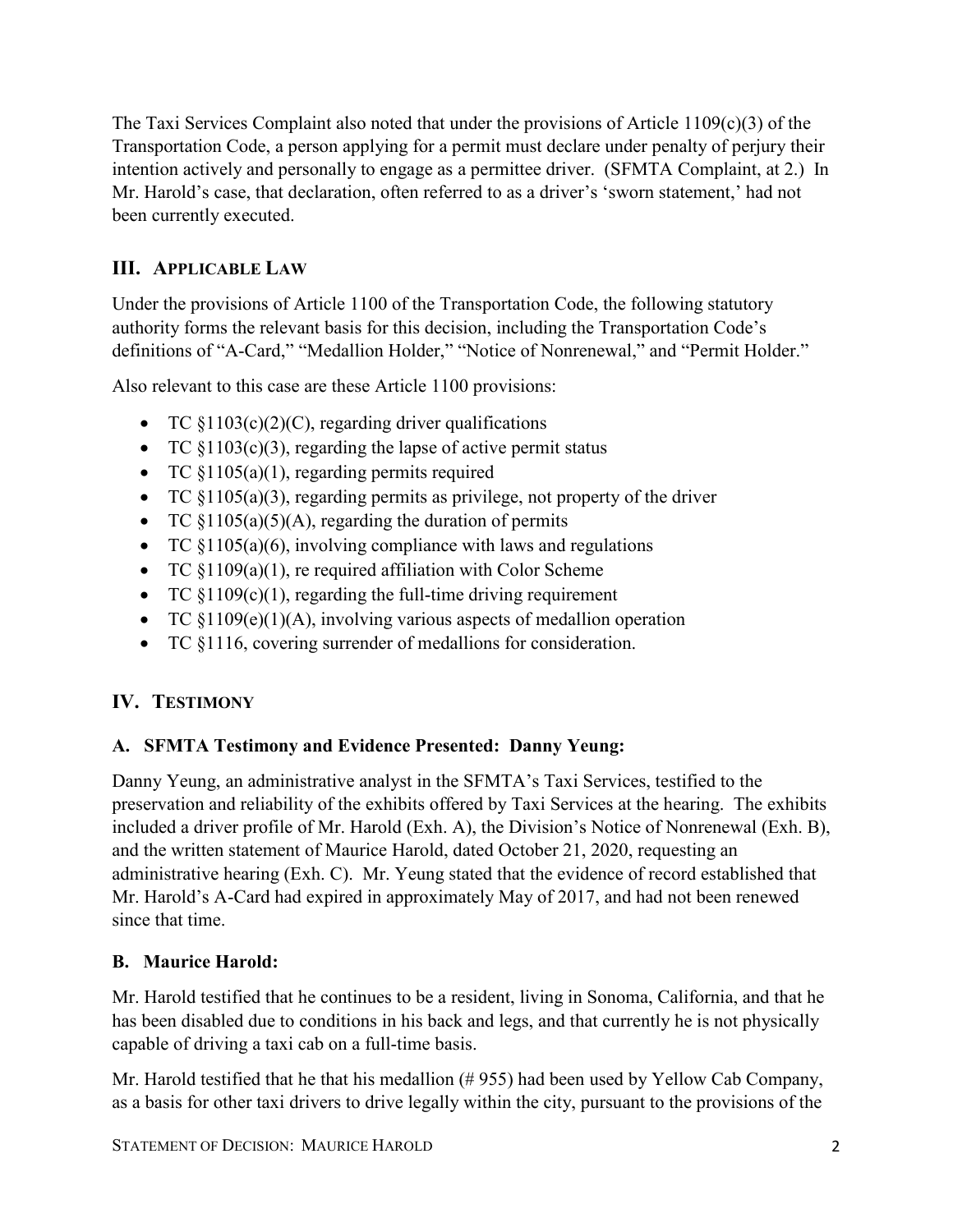Transportation Code that allow this sort of operational transfer to a Color Scheme from the original medallion holder. He testified that he wants to retain his medallion as source of retirement income, noting that before the onset of the 2020 pandemic, he had received some modest monthly lease payments from the Color Scheme for the use of his medallion by other drivers.

Mr. Harold confirmed that he currently has a California driver's license which has recently been renewed, and which allows him to drive legally in California until April 30, 2026.

Mr. Harold further testified that in approximately 2017, he was advised by Paige Stanfield, the Taxi Services manager at that time, that because he was disabled at that time, he did not need to renew his A-Card on an annual basis.<sup>1</sup> Up until that time, he testified that he had kept all of his taxi-related permits current. Since 2017, according to his testimony, Mr. Harold has continued to believe that the renewal of his A-Card was not required as long as his physical disabilities persisted.

In an email sent to Taxi Services and to the undersigned on July 6, Mr. Harold specifically requested "a reasonable period of time to comply with the rules to acquire an A-Card." He indicated that that process may involve fingerprinting, and it seems apparent that he wants "… to comply with the current policies in order to retain my permit." (M. Harold: email of July 6, 2021)

## **C. Dan Hines**

In support of Mr. Harold, Mr. Hines testified that as the current president of National Cab Co., he understands that the agreement between the SFMTA and drivers after the *Sloane* case led to the creation of the medallion surrender program in approximately 2010, which provided an opportunity for a financial exit for taxi drivers which would help prevent older and disabled drivers from continuing to drive out of financial necessity.

### **D. Carl Macmurdo**

Mr. Macmurdo testified that he has been a taxi driver for over 30 years, that he is a Prop-K medallion holder, and is the president of the Medallion Holders Association. He referred to the origins of Prop-K, the *Sloane* case's surrender program, and specifically indicated that the applicant for a taxi medallion had to swear only to *intend* to be a full-time driver. He argued that the taxi medallion holder's sworn intent to drive on a full-time basis was the only requirement in terms of one's entitlement to retain one's medallion.

<sup>&</sup>lt;sup>1</sup> I note that the email from Paige Stanfield to Charles Rathbone, dated March 27, 2017, does mention that his medical disability exempts him from the requirement to renew his A-Card. That email is part of this record and is accepted into evidence.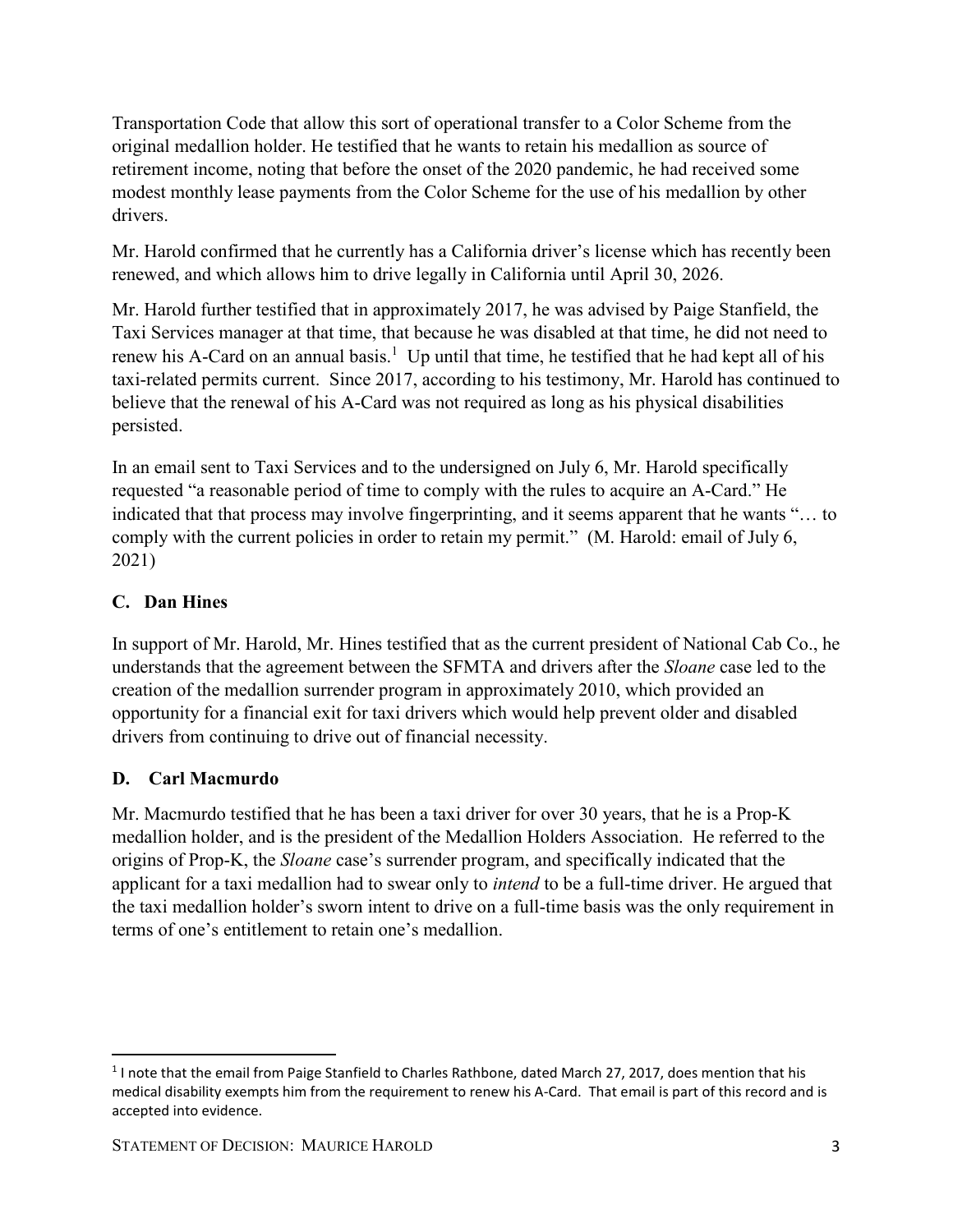Mr. Macmurdo also referenced the import of the resolution of the MTA Board in August of 2009, which allowed a dispensation for the full-time driving requirement for taxi drivers where medical disabilities of a temporary nature were established and communicated to Taxi Services.

The following documents offered by Maurice Harold were reviewed and admitted in the record:

- Memorandum, Thomas Owen to Mariann Costello, 4/25/2000
- *SF Taxi Permitholders, et al. v. City and County of San Francisco, CA Court of Appeals,* 1st District, Unpublished Decision, 7/11/2002
- Proposed Resolution, Taxi Commission, 10/08/2002
- SF Chronicle, Article regarding  $11^{th}$  & Market St Accident,  $3/26/2003$
- SFMTA Board Resolution No. 09-138 (Re *Sloane v. Taxi Commission*), 9/9/2009
- *Sloane v. Taxi Commission*, U.S.C.A, 9th Cir., Motion to Dismiss Appeal, Case No. 08- 16726, 8/10/2010
- Email from Paige Stanfield to Chas. Rathbone, 3/27/2017
- Written statement to SFMTA Director Tumlin re elimination of TC  $\S$  1109(c), 5/7/2020
- Medallion Holders Assn. (MHA), Template of Arguments for Prop. K Medallion Holders, 6/7/2021 (9 pp.)
- 1978 Voter Pamphlet Summary of Proposition K (no date)
- Text of Proposition K Provisions (no date)
- Prop-A of 2007: Taxi Commission Authority Transfer to SFMTA (no date)
- SF Taxi Commission, Medallion Holders by Date of Birth (no date)

# **V. FINDINGS**

## **1. Respondent Harold Allowed to Cure Deficiencies**

Based upon the testimony adduced at the hearing and relying upon the evidence of record, I find that the respondent Maurice Harold currently intends to reacquire a taxi driver's A-Card, and is allowed to have additional time to cure the apparently minimal deficiencies in the record, in the interest of maintaining his use of medallion #955.

The Taxi Services Complaint clearly states that Mr, Harold "may cure this deficiency by renewing his A-Card." (Complaint at 3.) That authorization to "cure" the current deficiency has not been foreclosed in this case. Under the circumstances, and given the current suspension of the full-time driving requirement, it appears that Mr. Harold is fully able and willing to meet the requirements to cure existing deficiencies in order to obtain a current A-Card. He may only need to complete a sworn statement under the provisions of TC  $\S 1109(c)(3)$  in order to meet the current qualifications for an A-Card.

# **VIII. ORDER**

By reason of the Findings stated above, the Taxi Services Notice of Nonrenewal is denied. Mr. Harold is entitled to retain his possession of medallion # 955 for at least the next two